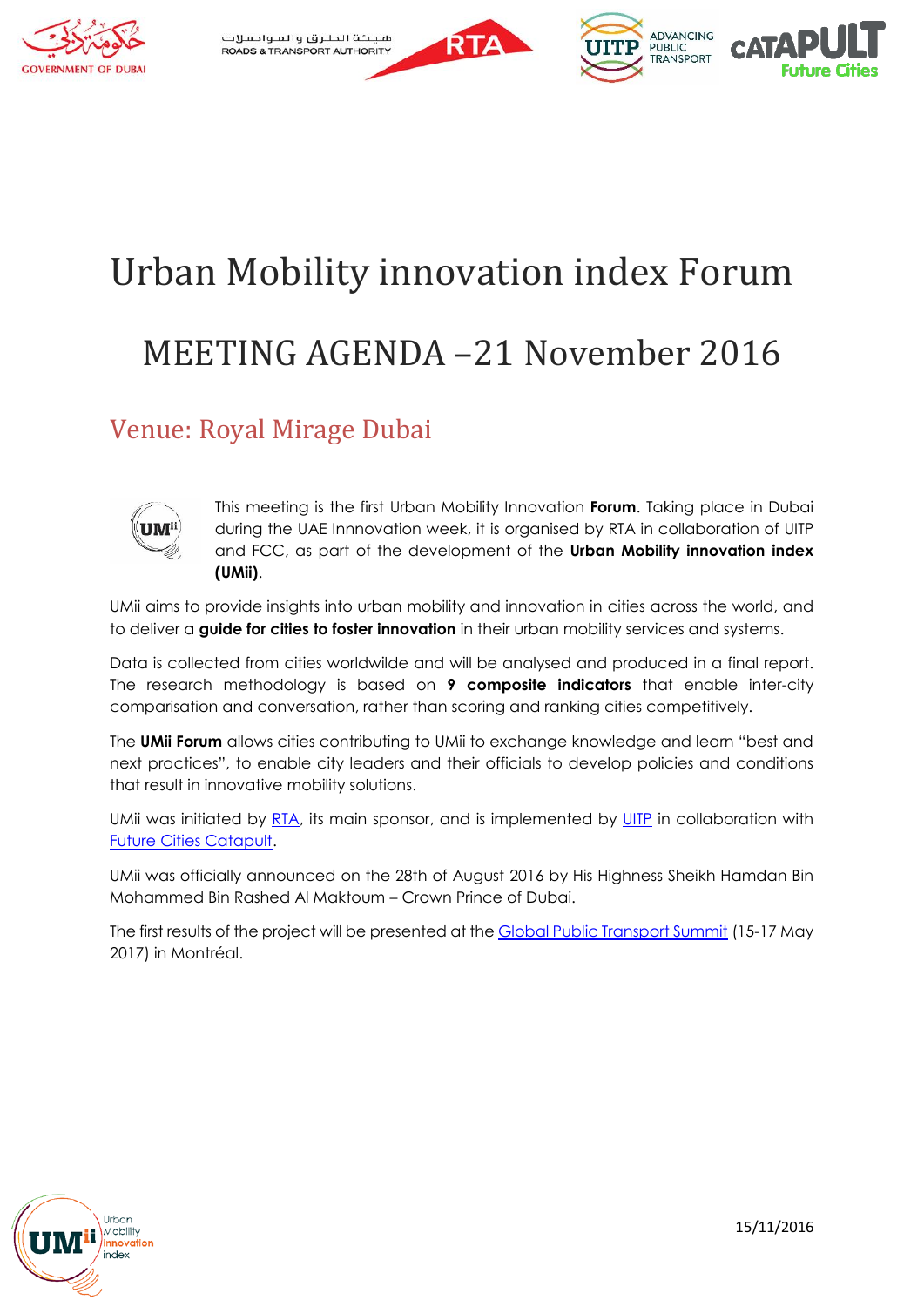

هيثة الطرق والمواصلات **ROADS & TRANSPORT AUTHORITY** 





## AGENDA

#### 09:00 -10:00 Welcome & Introductions

- $09:00 09:15$ : Introduction & Welcome RTA Director General and Chairman of the Board of Executive Directors, HE Mattar Al Tayer
- $\lozenge$  09:15 09:35: Presentation of UMii project UITP Vice Secretary General, Mohamed Mezghani
- $\lozenge$  09:35 09:45: Introduction to innovation Future Cities Catapult, Scott Cain, Executive Director & Chief Business Officer
- $\lozenge$  09:45 09:55: UMii Website Launch

#### 10:00 - 13:00 Presentations from cities

 $\lozenge$  10:00 – 11.00 (15 min per city): UMii Forum, an opportunity to transfer "best and next practices" to foster innovation in Urban Mobility:

Presentation of Cities Case studies on:

- **Strategy:** how does a city develop a strategic vision and plan for mobility innovation?
- Investment: does a city need investment to kick-start innovation ecosystem?
- **Connectivity:** how do cities to encourage seamless and integrated mobility?

Presentations' order:

- 1. Barcelona
- 2. Vienna
- 3. Istanbul
- 4. Johannesburg

*Coffee break (30 minutes)*

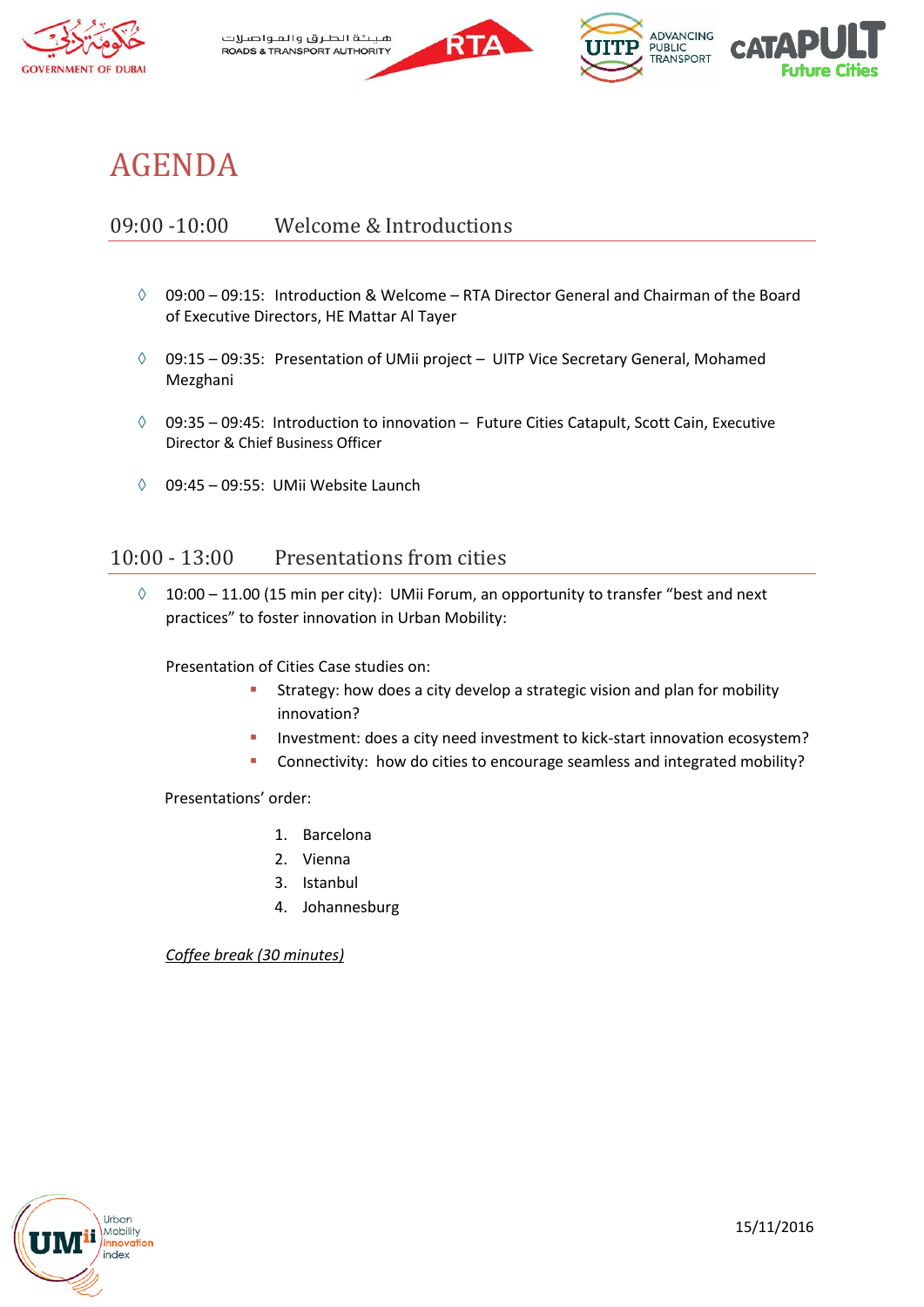



- $\Diamond$  11:30 13:00 (15 min per city): Continue presentations from cities
	- 1. Casablanca
	- 2. Helsinki
	- 3. AbuDhabi
	- 4. Sao Paulo
	- 5. Abuja
	- 6. Dubai

*Lunch & prayer break (1 hour)*

#### 14:00 -15:00 Indicators & Data collection discussions

- 14:00 14:15: Challenges of Indicators Definition & Data Collection: Sofia Taborda, Head of Projects, Future Cities Catapult (via skype)
- $\Diamond$  14:15 14:55: Brainstorming with cities on data set required for UMii and how cities envisage the collaboration with UMii
- $\lozenge$  14:55 15:00 : Closing remarks, UITP Vice Secretary General, Mohamed Mezghani

#### 15:00 – 17:00 Guided Tour

 $\Diamond$  Tour of Dubai (using tram, metro, marine & bus)

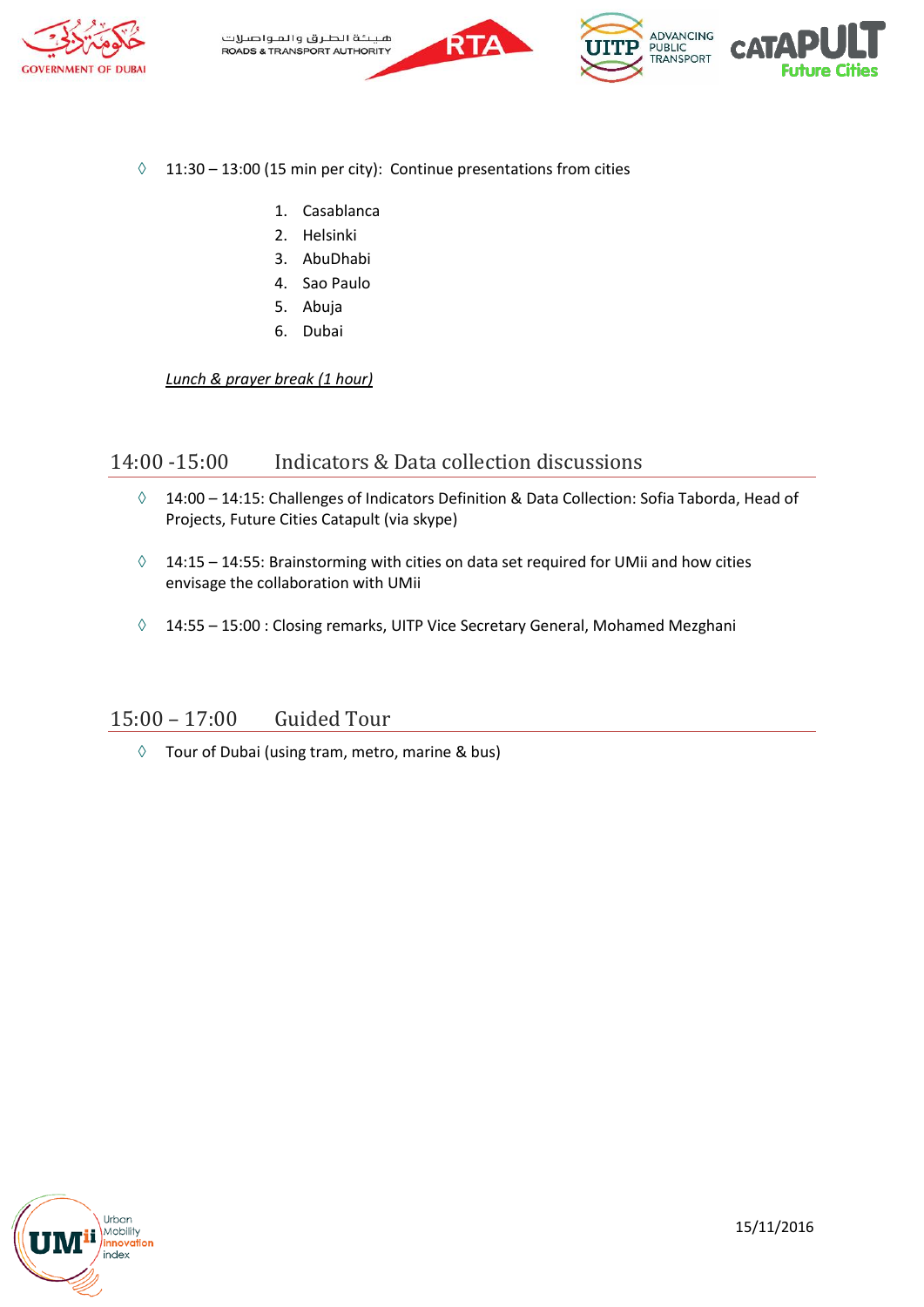

هيثة الطرق والمواصلات **ROADS & TRANSPORT AUTHORITY** 



**ADVANCING** 

PUBLIC<br>TRANSPORT



## Attendees

#### UMii Cities

**Mohammed Bourrahim**, Casablanca, Vice Mayor in charge of Transport **Jordi Martin**, Barcelona, ATM, GIS & innovations Expert **Lisa Seftel,** Johannesburg, Head of Transport **Emmanuel Sanni John,** Abuja, Executive Director, Ministry of Transport of the Federal Republic of Nigeria **Keskin Suheybi**, Istanbul, IETT, Directorate General of Strategic Development **Sami Sahala**, Helsinki, ITS Chief Advisor **Renata Verissimo**, São Paulo Metropolitan Region, EMTU, Strategic Communications Advisor to the Presidency **Anna Mayerthaler**, Vienna – Head of Innovation & Science **Representative of** Department of Municipal Affairs & Transport, Abu Dhabi City **Representative of** Roads & Transport Authority, Dubai

#### RTA

**H.E. Mattar Al Tayer,** Director Generals & Chairman of Board of Executive Directors **Nasser Abu Shehab,** CEO of Strategy & Corporate Governance **Abdulla Yousef,** CEO of Public Transport Agency **Abdulla Al Madani,** CEO of Technology Support Services **Laila Faridoon**, Executive Director, DG Office, RTA Team Chairperson **Hussain Al Banna,** Executive Director of Traffic **Abdulrahman Aljanahi**, Director of Strategic Planning Department **Fahad Alsuwaidi**, Director of Development and Corporate Performance **Abdulla Al Bastaki,** Director of Corporate Technical Strategy **Ibrahim Al Haddad,** Director of Investment Department **Mohammed Al Ali,** Director of Planning and Business Development Department **Mohammed Al Mudharreb,** Director of Rail Operations **Muna Al Osaimi,** Director of Planning and Business Development Rail **Moaza Al marri,** Director of Marketing & Corporate Communication Department **Ahmed Mahboub,** Director of Customer Services Department